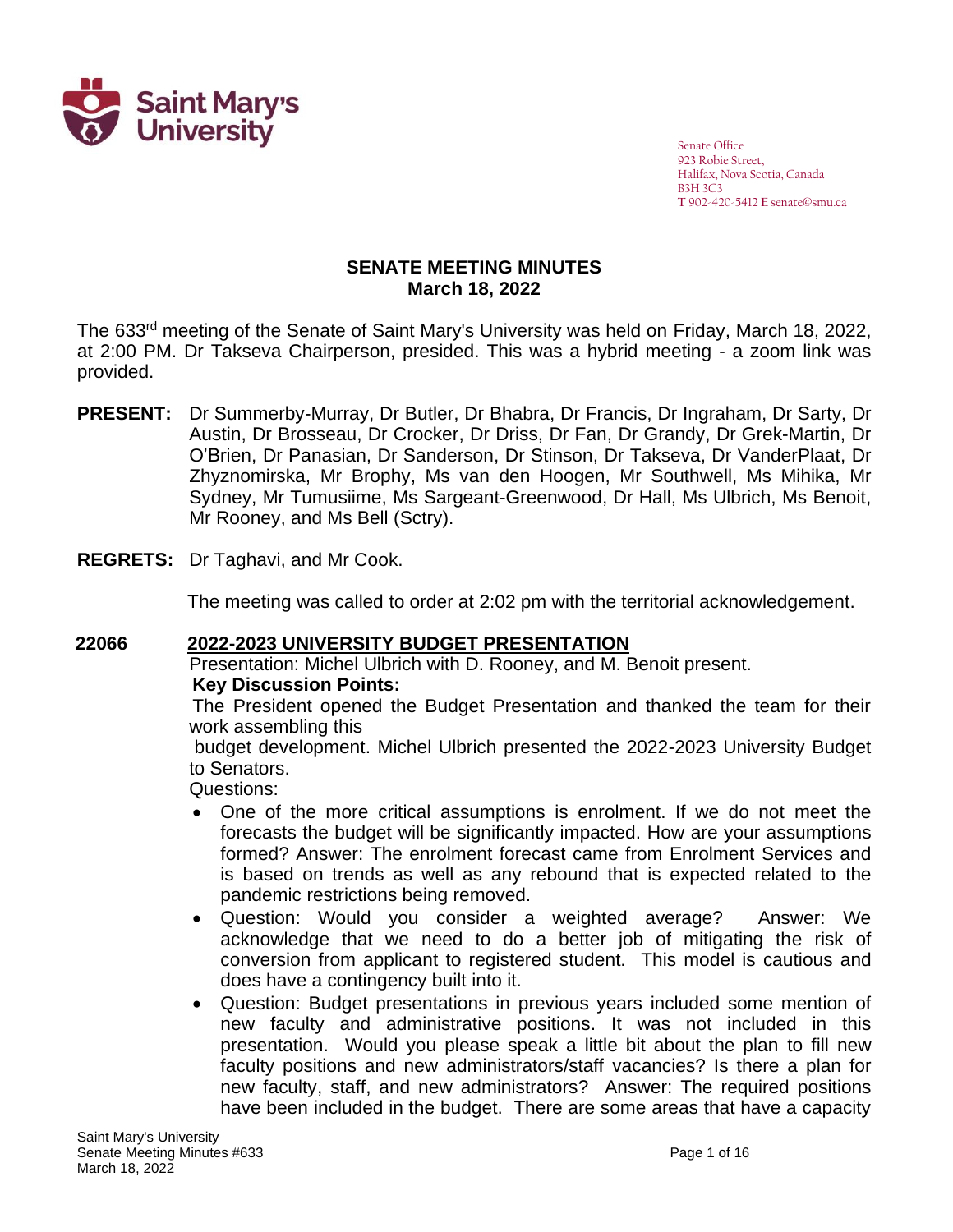need and those are under review. We are prioritizing those based on enrolment and we will advance our thinking based on that. We are setting up a multi-year plan to address faculty requirements and then we will also do the same for key support positions and administration needs.

- Question: The "1 in, 1 out" model of hiring of staff, even if focused on the academic mission of the University, doesn't seem to provide a mechanism to adapt quickly to the increased enrollment numbers we would like to see. Some departments have been waiting months / years for hires which are still in the pipeline and which impact programs today for the students we already have. Response: Some of these vacancies will be addressed immediately. We will have to figure out the others as we move forward.
- Question: Does the slow projected growth in international students in the coming years have something to do with the termination of the BNUZ program? Answer: This will have an impact. The BNUZ program has been reducing over the last couple of years, but this is a relatively small percentage of the issue. This program was always treated as a special project, outside of the operating budget. The international students that are on the Halifax Campus are included in the stream.
- Question: Over the past couple of years, the Library also has had shortages in staff that need to be addressed. Response: Those are the types of positions that we will be addressing as quickly as possible.
- Concern was expressed related to being competitive for the international student group. Response: We have been following the SEM Plan. We need to evaluate what progress we make on that plan before we know how to proceed. We need to look at the landscape as well.
- International students are concerned about getting jobs to pay for tuition. More students will be taking fewer courses because of their need to work to support their tuition costs. Sustainable costs are important for all students. We need to be mindful of what the impact might be.
- Question: Are there any risks to the historical turnover of faculties related to internal reserves? Answer: There are several internal reserves. This is not a desirable situation, and it would have been preferable not to draw on any of those reserves. We need to assess the impact on all the reserves and draw on those that have the least impact. Each of the undergraduate Deans have access to reserves that are unfocused and not restricted.
- Question: Are there any plans regarding large- or small-scale collaborations with other universities? Answer: We are actively looking to expand a couple of other relationships in China. Most others we are looking at would not necessarily be a revenue generator but provide relationships/partnerships only. There are grants to encourage SMU students to travel but these are not revenue generating situations. Over the past six months there have been some faculty that are offering courses to international students that have asked about digital offerings. These are being used as joint offerings at other universities. This has been happening at other universities and work with our strategic mandate for intercultural learning. This opens the opportunity for digital engagement with others.

#### **22067 REPORT OF AGENDA COMMITTEE**

The Agenda Committee report was accepted.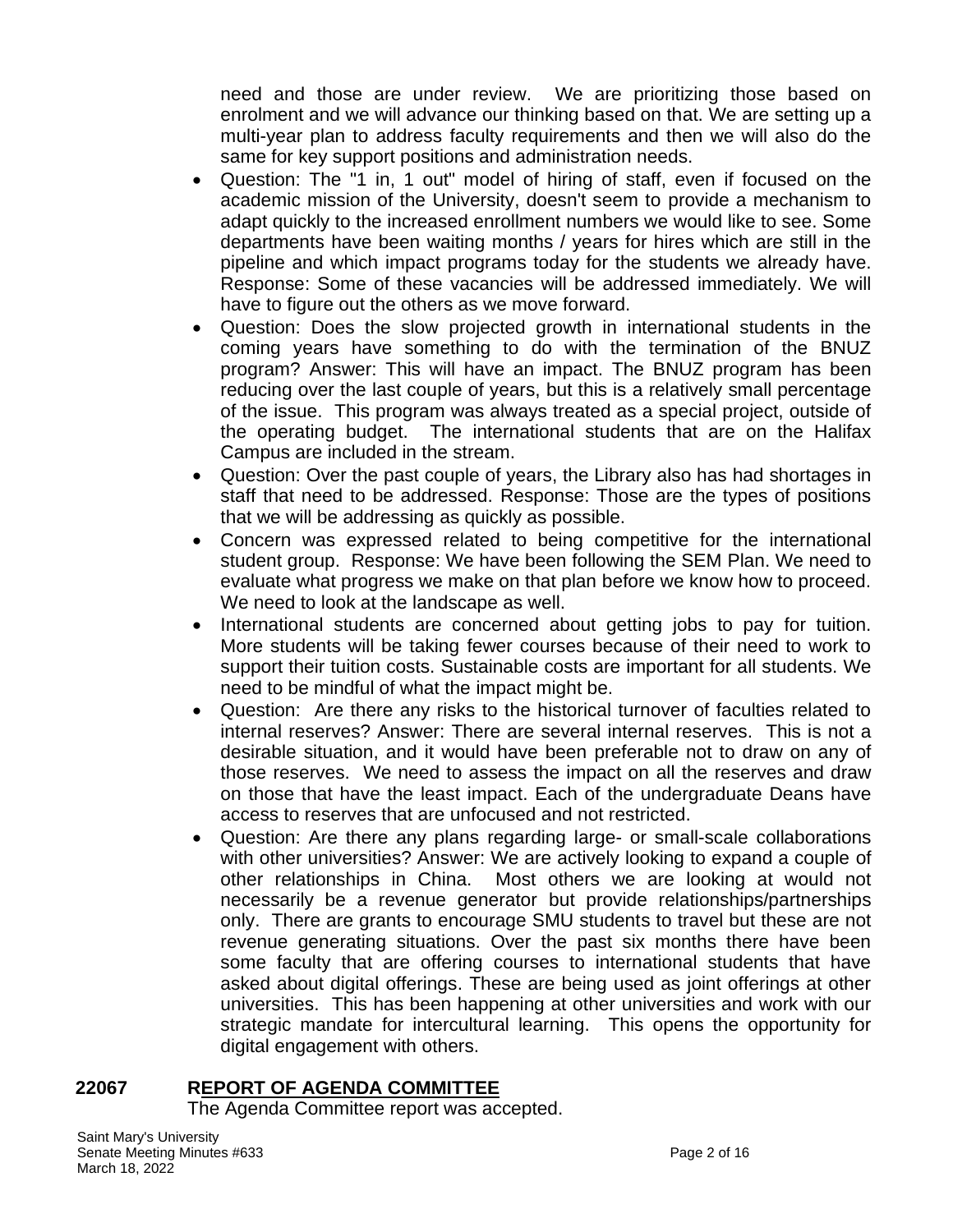### **22068 PRESIDENT'S REPORT**

#### Posted as *Appendix A* for this meeting (10 min). **Key Discussion Point:**

Discovery and Innovation in a Learning-Centered Environment

- The largest military conflict in Europe since 1945 is unfolding with Russia's invasion of Ukraine. The rectors of the Ukrainian universities have written to the Canadian university presidents, urging us to do what we can to support students and scholars. To this point, Saint Mary's has determined we have only one student from Ukraine studying with us this term. This student has been provided with support – and CIBC has provided them with a bursary. We are aware of students in Russia, Ukraine and Belarus wishing to study with us next year and are working with them. I have issued a statement on behalf of the university (as have many other university presidents) – and you will note that the flag of Ukraine continues to fly on our campus as a symbol of our support for the people of Ukraine. The federal government and the granting councils have suspended research funding for any engagement with Russia.
- Examples of student accomplishments: undergraduate Engineering winning the regional competition and moving to nationals, undergraduate and graduate teams placing second in the New England Venture Capital Investment Competition in Boston, SMU hosting of the Atlantic Canada Japanese Language Speech contest, and a successful research day in the Faculty of Arts.

Intercultural Learning

• Scarborough Charter: Senate's recommendation to the Governance Committee of the Board of Governors has been accepted and the committee's further recommendation will be made to the next meeting of the full Board next week. That recommendation will direct the President to sign the Charter on behalf of Saint Mary's. Further, the President continues to serve on the Interinstitutional steering committee for the Charter, including on the committee establishing terms of reference for the governance of signatory members and approving the program for a further institutional forum to be held at UBC in May.

Institutional Sustainability

- The President is in continuing conversations with colleagues at AST, Universite Ste.-Anne and NSCC, including on initiatives that fit within the 'Shared Vision' discussions of CONSUP. The conversations with NSCC focus on new academic pathways. Updates on these will be provided by the Vice-President Academic and Research in due course.
- On government relations, the President has had a busy two months of engagement with key deputy ministers provincially and with one federal minister. We continue to explore funding sources, especially for capital work. Note the announcements of the province regarding COVID-19 support for Nova Scotia post-secondary students. The work of Students Nova Scotia and others in lobbying for this is applauded. In the past few days, the province has announced a \$25 million investment in Research Nova Scotia. As a Board member of Research Nova Scotia, the President is delighted in this investment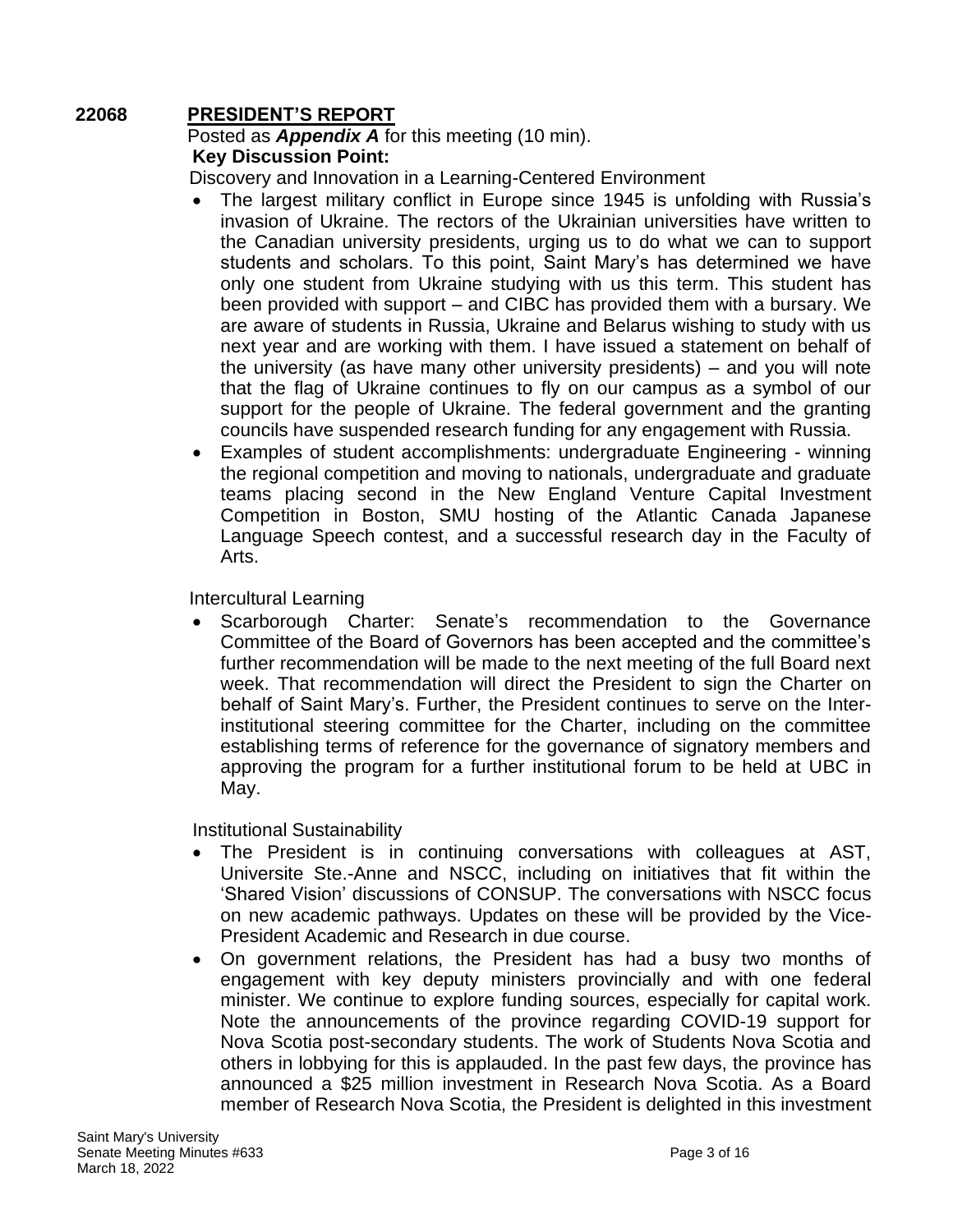in the research capacities of our universities – and we look forward to some portion of these funds coming to researchers at Saint Mary's! At the federal level, the President provided input to CBIE's briefing note as an expert witness at the House of Commons committee on IRCC and visa processing, working with CBIE and Universities Canada. Saint Mary's and EduNova submitted independent briefing notes also, authored in the Saint Mary's case by our Director of Government Relations and the President. Over the past two weeks, we have had considerable engagement with Global Affairs Canada, Employment and Skills Development Canada, and Immigration Refugees and Citizenship Canada on updating information allowing prospective international students to access accurate information about Saint Mary's. The support of our 'deputy minister champion' in Ottawa and our local MP's office has been crucial. In addition, we are currently working with both provincial and federal governments to propose an 'immigration-innovation' forum, convened by Saint Mary's and NSCC with the various deputy ministers and ministers. The President will advise Senate further as details are confirmed.

• Provost and Vice-President Academic and Research Search – The Provost Search committee has met twice to finalize the job advertisement and the candidate profile. The position was posted externally and internally on March 9th. The committee will meet again near the end of April to review the long list of candidates. The President will report on further progress at a subsequent meeting of Senate.

### **22069 VICE-PRESIDENT ACADEMIC AND RESEARCH REPORT**

Posted as *Appendix B* for this meeting (10 min). **Key Discussion Points:**

Looking forward:

- The last VPAR update to community started a look forward at the needs and opportunities for the university. Senators were asked for their thoughts on issues that should/could be touched on (mindful that the VPAR needs to keep the presentation down to a reasonable time to ensure time for questions).
- The President and the VPAR have begun a discussion with the Deans on how we can ensure that the Academic mission stays front of mind as we emerge from these COVID years and launch a new strategic plan. This includes issues of how we work together to address concerns around the full‐time faculty compliment for both existing programs and innovative new programs, and the supports for faculty in the classroom and laboratory.

# **22070 SMUSA PRESIDENT'S REPORT** (Academic)

Posted as *Appendix C* for this meeting (5 min). **Key Discussion Points: External Affairs**

• SMUSA was pleased to be a part of the Canadian Alliance of Student Associations (CASA) advocacy campaign which concluded earlier this month. Throughout those weeks, Southwell and Cook had opportunities to meet and discuss CASA's priority asks with various MPs, and Senators from the Federal Government. Notably Southwell personally met with MP Kody Blois, Senator Terry Mercer, and Rick Perkins who are all proud SMU alumni.

# **(SNS) Students Nova Scotia**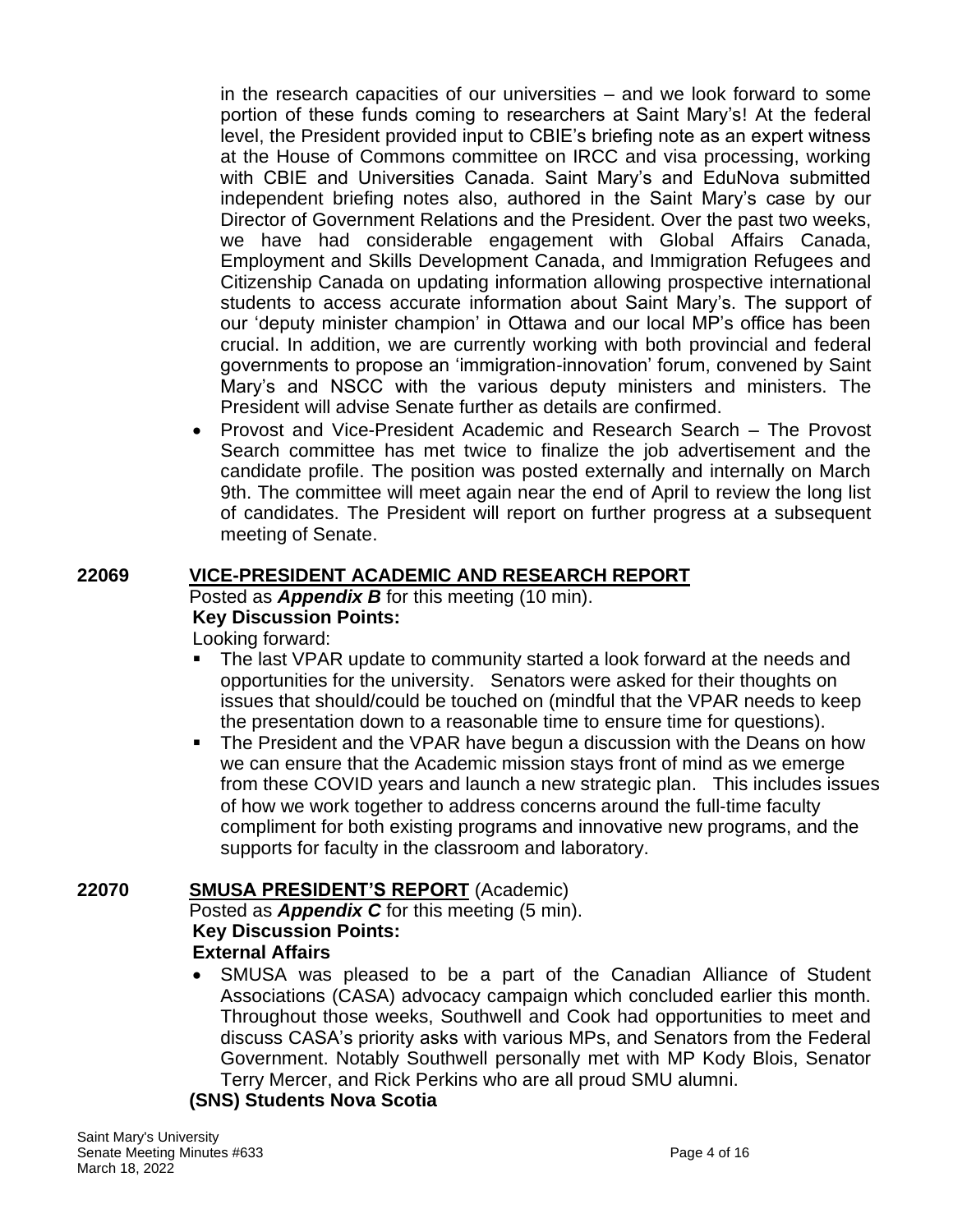- Earlier last month the NS government announced the introduction of the Covid-19 grant. This grant will provide \$875 to all NS student assistance recipients. This constitutes over 11,000 students. This will help provide financial relief for challenges arising from Covid-19, including the rising cost of living, and education. The significance of this grant is that it was a direct ask from SNS last November during our advocacy week.
- We also started planning our Student Housing Advocacy Campaign which will be unrolling next week

## **2022 SMUSA Elections**

- Isobel Tyler was successfully elected as the 2022-2023 President.
- There were seven members elected to the Board of Directors: Sorav Sogy, Toni-Ann Bennet, Meghan Boudreau, Thomas Waithe, Ashish Ganapathy, Nikita, Nikita, and Francesca Southwell.
- Over the next few weeks, SMUSA will be hiring a new executive team and we will be reporting back on the new team at the Senate Meeting in April.

### **University Budget**

• SMUSA participated in the University budget consultation process for next year. We would just like to thank the university for being so transparent and answering all our questions regarding fee increases. It is important that students are always aware of any changes to their fees and tuition as soon as possible, including the reasoning behind any changes

### **Fall Preparation**

• SMUSA is anticipating a full in person fall semester and planning is underway with welcome week activities, pack leader camps and full in person office hours. Most students we have spoken to are looking forward to getting back to a more normal life. It is hoped that issues relating to the pandemic or the conflict in the Ukraine will not impede that process. We also fully endorse an in-person spring convocation.

### **SMU Charter Day**

• The SMUSA team is planning to host a charter day award event to honor our student leaders on campus and do a review our year**.**

# **Graduate Student Committee**

• A graduate student committee has been resurrected to collect graduate student feedback. To date, 10 students have signed up and meetings have begun.

### **Academic Integrity Week**

• SMUSA VP Academic Kyle Cook is working with Dr. Takseva to organize a week of workshops, and activities for our students concerning academic integrity. A lot of students still struggle with understanding academic integrity and how to avoid mistakes. Hopefully this week of workshops will give students an opportunity to gain insights on how to avoid those mistakes.

### **SMUSA on Ukraine conflict**

- SMUSA condemns the actions taken by Putin and his forces. They have violated the freedoms and civil liberties of the people of Ukraine. We reached out to students and members of the community who were affected by this war to offer support. We also acknowledge Dr. Lyubov Zhyznomirska who is a member of this Senate and offer our support to bring attention to the conflict in Ukraine.
- Senators were also advised that there was a \$25 million research grant announced from Research Nova Scotia, a share of which SMU will be applying.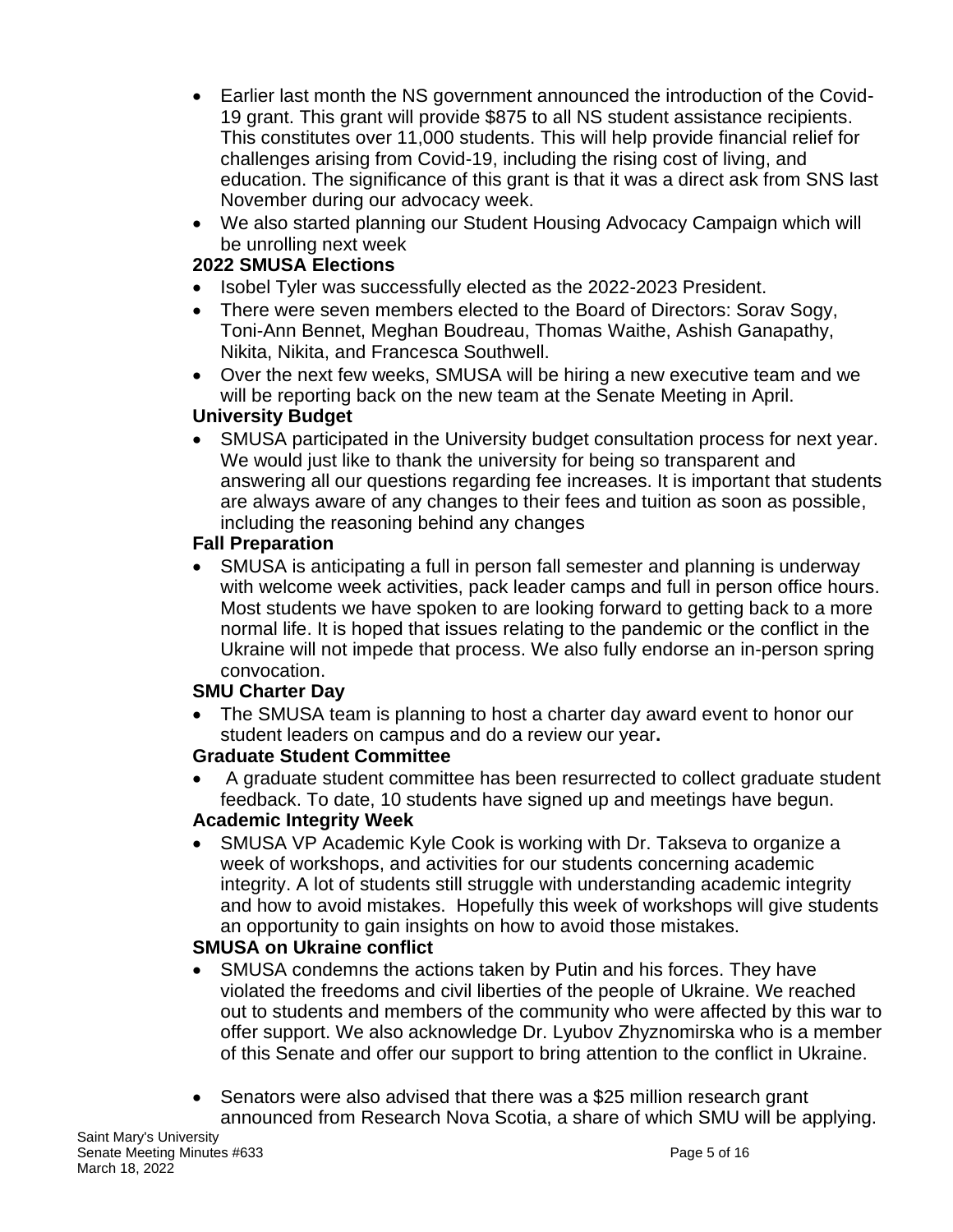#### **22071 QUESTION PERIOD** (length at discretion of chair based on business volume)

## **Key Discussion Points:**

- Question: Where any graduate students elected in the spring? Answer: No. Everyone is given an opportunity to run for election. We are looking at how we can improve the supports for those students.
- A member stated that the situation in the Ukraine is a war. It is not a conflict. It is not just humanitarian compassion that needs expression, it is an expression of outrage to the point of condemnation for the actions taken by Russia. The expressions and messages of support have been appreciated. There will be an event of support at SMU next week. An invite will go out to the university community to show leadership and to express our international concern.
- We have students at Saint Mary's that are residents according to University record, but they are also Ukrainian and may be only first generation here in Canada. They have family that are impacted, and they need our support as well. The President was encouraged to raise the importance of Federal and Provincial support for those students who may wish to come to Canada / Nova Scotia for safety.
- The President spoke positively about considering these recommendations. Conversations have already been undertaken with the Provincial Government.
- The event will also have an opportunity for donation to humanitarian aid. At the event there will be a panel comprised of individuals with Ukarinian nationality, to include our alumni. [Loyola 171, 2-3:30 next Friday.]

### **22072 MINUTES OF THE PREVIOUS MEETING**

Minutes of the meeting of January 21, 2021, were *circulated* as *Appendix E.*

There being no objections or revisions, **the minutes of the meeting of January 21, 2021, were accepted into the recorded as posted.**

#### **22073 BUSINESS ARISING FROM PREVIOUS AGENDAS** None.

### **22074 REPORTS OF STANDING COMMITTEES**

### **a) Academic Planning Committee**

- **i.** Criminology UG & Grad program review documentation, *Appendix G* APC Memo, *Appendix H* – Recommendation-Comparison summary, *Appendix I* – Self Study Report, *Appendix J* - Self Study appendices (I1-I2), *Appendix K* – Dean's Response to Self Study, *Appendix L* - External Program Review Committee's (PRC) Final Report, (Note: see the summary document for the Program Response and the Dean's Response to the PRC Report.) **Key Discussion Points:**
	- Theme One: Related to Resources Recommendation
		- $\circ$  Recommendation 1.1: This is budgetary/resource related and beyond the purview of APC and Senate. APC recommends the Department continue to work with the Dean to identify an approach that supports simultaneously addressing the identified issues. Recommendation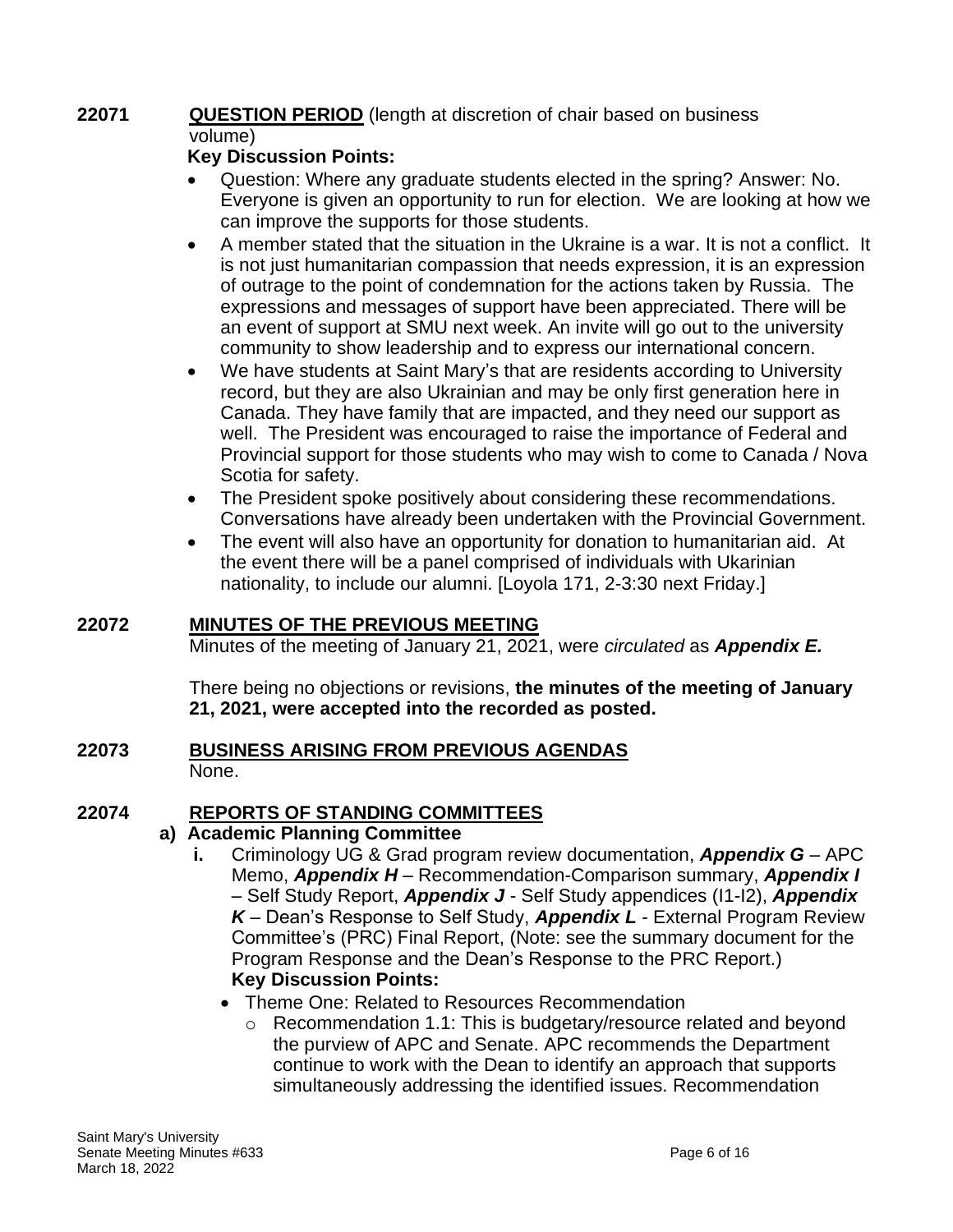- o Recommendation 1.2: This is budgetary/resource related and beyond the purview of APC and Senate. As in Recommendation 1.1, APC recommends the Department continue to work with the Dean to identify an approach that supports addressing the identified issues. Recommendation
- $\circ$  Recommendation 1.3: This is budgetary/resource related and beyond the purview of APC and Senate. APC recommends that the Department continue to work with the Dean to identify an approach to effectively respond to this recommendation. Recommendation
- o Recommendation 1.4: This is budgetary/resource related and beyond the purview of APC and Senate. APC recommends that the Department continue to work with the Dean to identify an approach to effectively respond to this recommendation.
- Theme Two: Related to the Mission, Identity and Vision of the Department
	- o Recommendation 2: APC encourages the Department to continue the work on their vision, mission, and soliciting student input. APC also recommends that the Department work with BA Advising and the Recruitment Office to enhance communications, recruiting efforts and promotional materials. Theme Three: Related to Undergraduate Program Recommendation
	- o Recommendation 3.1: APC is concerned that the Program has not considered the suggested opportunities to expand the program and encourages the Department to work with the Dean to consider ways to manage large enrollments within the program while utilizing existing resources. Recommendation
	- o Recommendation 3.2: APC supports the work the Department has done to address this recommendation and encourages discussions to continue concerning offerings that provide students with more expansive learning opportunities. Recommendation
	- o Recommendation 3.3: APC encourages the program to continue to work with the Dean to address this matter and to consider how other large enrollment programs manage access and enrolment issues. Recommendation
	- o Recommendation 3.4: APC supports the work currently underway and encourages the Department to consider further development of specialist streams to create robust and excellent academic student experiences. Theme Four: Related to Honours Program Recommendation
	- o Recommendation 4.1: APC encourages the program to ensure students have access to the Research Methods courses and that they are not penalized for taking these courses outside of the program. The program is also encouraged to work with the BA Advisors in this regard. Recommendation.
	- o Recommendation 4.2: APC encourages the Department to continue their work to articulate clear learning outcomes across the Criminology Program.
- Theme Five: Related to Indigenization of the Curriculum Recommendation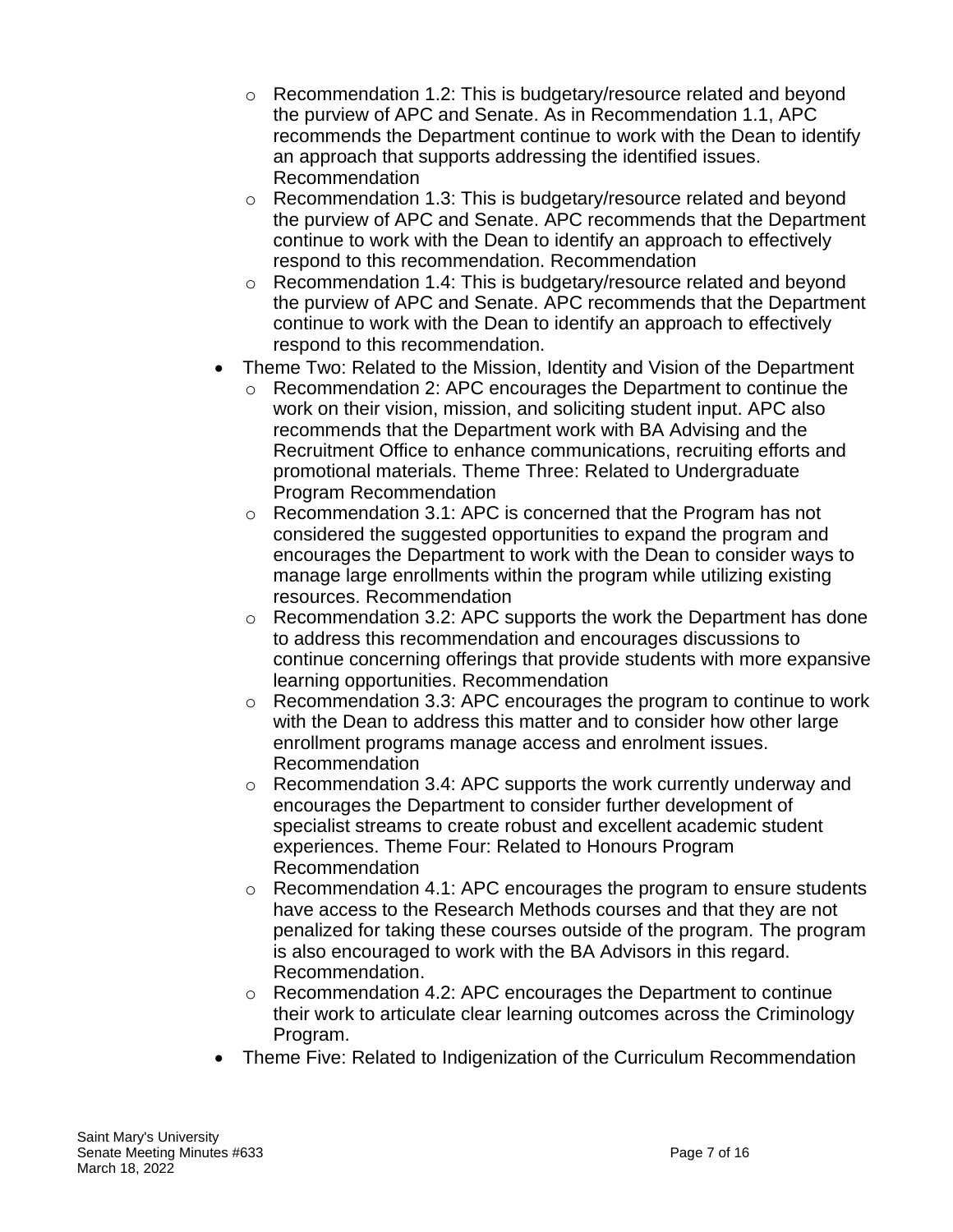- o Recommendation 5.1: APC supports the efforts of the program and encourages continuing work with the Dean and Arts Advisors in this regard.
- o Recommendation 5.2: APC supports the Dean's response and acknowledges that Criminology has a key role to play in the suggested discussions. Theme Six: Related to the Graduate Program.
- $\circ$  Recommendation 6: APC urges the program to respond quickly to this question and ensure the consideration of the undergraduate delivery and administration in parallel to this that of the MAC program. The program is urged to consult with other departments operating in a similarly complex environment. APC looks forward to the development of a five-year plan for the MAC program as part of the action plan. Theme Seven: Related to Administration of the Department.
- o Recommendation 7.1: APC supports the response of the Dean and looks forward to the outcome of the review of the secretarial positions.
- o Recommendation 7.2: APC supports the Deans response.
- o Recommendation 7.3: APC concurs with the Dean's response, particularly the need for collaboration and clear communications with the BA Advisors, Department Chairs/Program Coordinators, and the recruitment office.
- $\circ$  Recommendation 7.4: APC concurs with the response of the Dean and encourages the Department to work with the BA Advisors and the recruitment office in this regard.
- $\circ$  Recommendation 7.5: APC supports the response of the Dean and encourages the continuing engagement between the Department and the Dean in this regard. Theme Eight: Related to Faculty Development
- $\circ$  Recommendation 8.1: APC concurs with the response of the Dean and encourages the Department and faculty to take advantage of all available support services both within and outside of the Department and Faculty.
- o Recommendation 8.2: See response to 8.1 above.:
- Concerning those issues that are outside the purview of APC and Senate, it was requested that there be a stronger response because the resource gap makes it difficult for the department to deliver a predictable and consistent program with academic integrity that reflects the discipline and its breadth. One example is the special topics situation.
- Concerning recommendation  $4.1 -$  to clarify  $-$  students are not being penalized for courses taken outside of the program. Students are allowed to take courses outside of the program. The reviewers did not like that the program currently allows honour students to take quantitative or qualitative methods in sociology and quantitative methods in psychology or sociology. These disciplines are deeply connected to criminology. We recognize that the reviewers might have missed the fact that the students could get a methods course from our 3000 level research methods courses. The program has also submitted a change to the honours program to reinstate an advanced methods course.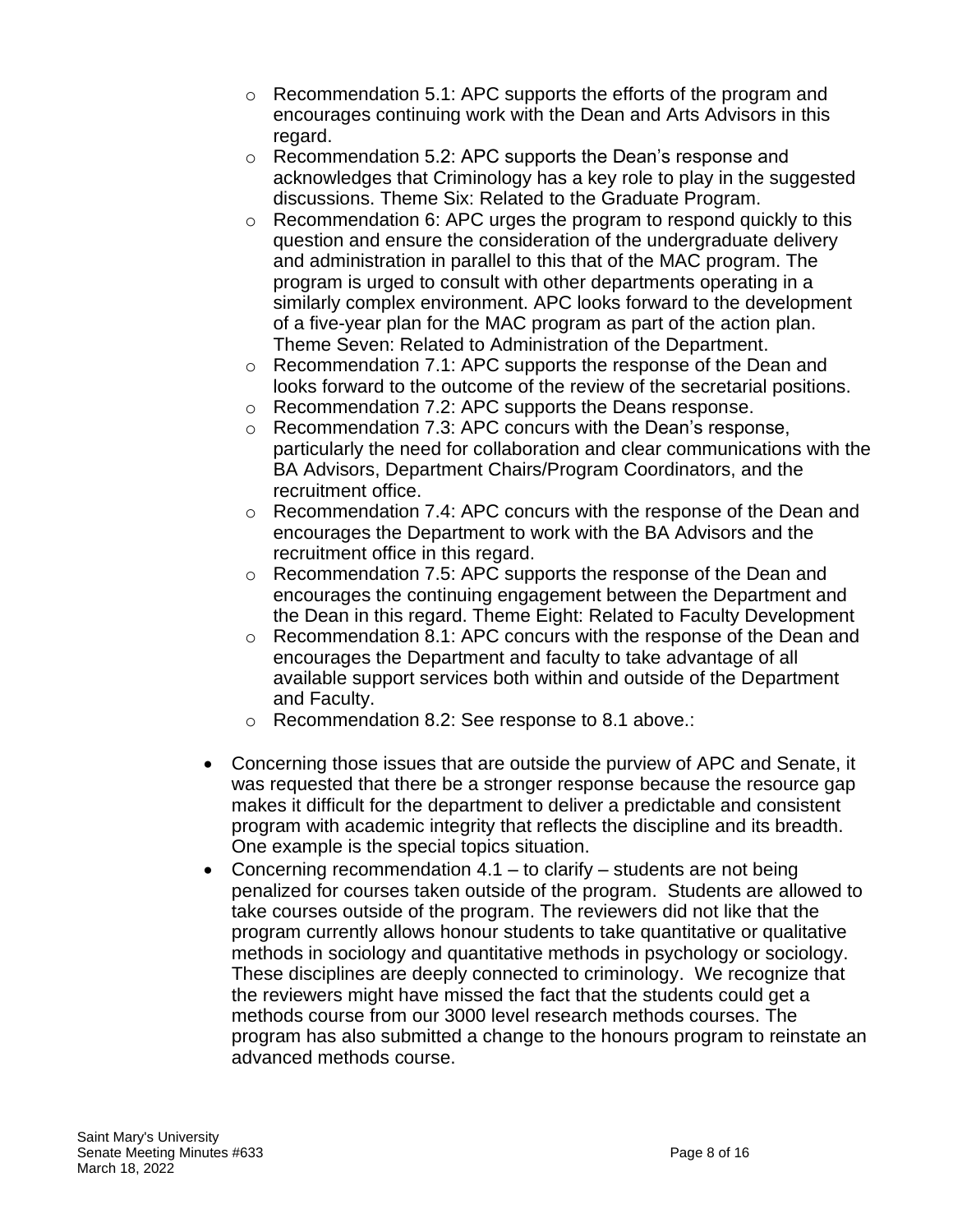- Question: What are the specific academic implications if some of the resource needs are not met? Answer: Students register for courses that change or cannot be offered or are already full. It is very frustrating for students. Courses on average are 90% enrolled. The program is at its peak at being able to offer their program. It is hard for the faculty to engage with each other to develop the dynamic department they should have because they are maxed out.
- Members were reminded that the library offers an AI Foundations course. Members of Senate were asked to advise colleagues that these modules are available to incorporate into their courses.
- Question: What is the connection between the integrity of the program and having more courses on the books? More of the special topics courses could be formalized so that they would be available. Answer: The key issue is we do not have the faculty to teach all the current courses. We must rely on parttime instructors and 8-month limited term appointment contracts. Our ability to sustain reductions in special topics courses requires increasing our fulltime faculty complement.
- Question: Can you reconsider enrolment limits of 15 or 30 students? Answer: Our courses are capped in a similar manner to others in the Faculty of Arts. We are at 90% capacity while other Arts programs are 60%.
- It was noted that caps should not be used as a measure of comparison or a response to demand because caps are usually associated with the room in which the course is being offered.
- Some introductory science courses have classes of over 200 students. Criminology and Psychology are similar social sciences, and the latter has introductory courses of 200 + students. It was suggested that the program look at where the comparisons are to decide the average enrolment.
- Question: How many of the 300 students in the program convert to majors in Criminology? Answer: The conversion rate is directly related to the capacity. Criminology had 419 majors last year.
- A senator expressed an issue with having trained PhD part-time instructors. The percentage of PhD students that go on into academia is very low. Question: What about the Master trained part-time instructors? Answer: We can do that, but a problem arises when these instructors become more responsible for the delivery of the program than full-time faculty that are based in research expertise.
- Recommendation 3.1 suggests the program lower the threshold for admission into the major program. Concern was expressed regarding APC's tone in the response. The program has considered the opportunities to expand the program. Fundamentally we want the department to work with the Dean to find ways to address this and consider some of the opportunities. It was noted that when a similar point was raised on the biology review it was kept in the recommendation.
- APC requested the following motions be considered:

#### Moved by Butler and seconded, **"that Senate supports the recommendations from the APC arising from the Criminology Program as listed above." Motion carried.**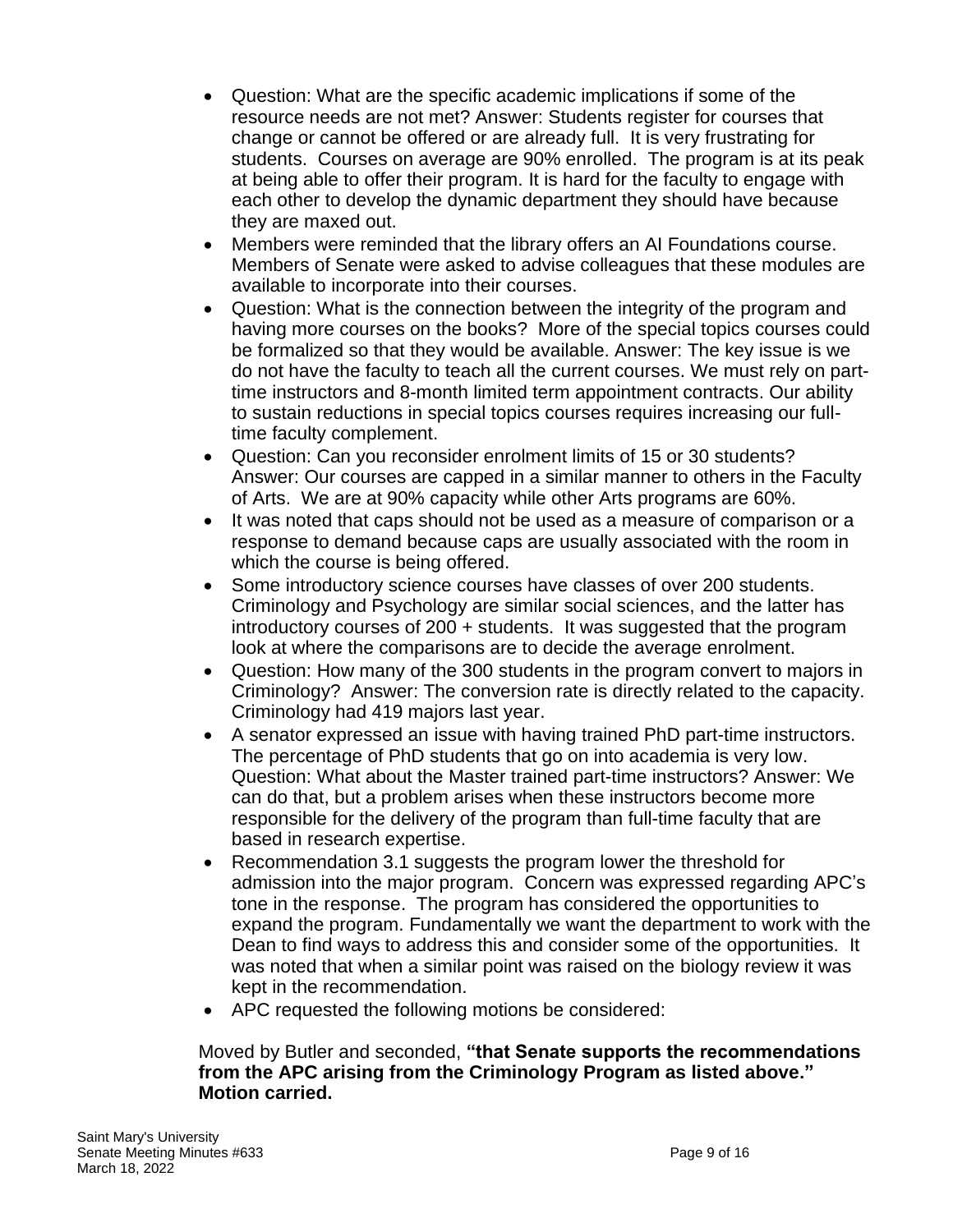The following omnibus motion was moved by Butler and seconded, **"that the Criminology Program submit an Action Plan, that is based on the preceding recommendations, to the Academic Planning Committee in time for the June 2022 meeting of the APC".** 

#### **and**

**"that one year after the approval of the Action Plan, the Criminology Program submit a one-year report to the Academic Planning Committee on the progress made on the Action Plan according to Section 5 of the Senate Policy on the Review of Programs at Saint Mary's University".** 

#### **and**

**"that two years after Senate approval of the one-year report, Criminology Program submit a three-year report to the Academic Planning Committee on the progress made on the Action Plan according to Section 5 of the Senate Policy on the Review of Programs at Saint Mary's University". Motion carried.**

ii. Sociology Program Review documentation – *Appendix M* – APC Memo, *Appendix N* – Recommendation-Comparison summary, *Appendix O* – Self Study Report, *Appendix P* - Self Study appendices (P1-P4), *Appendix Q* – Dean's Response to Self Study, *Appendix R* - External Program Review Committee's (PRC) Final Report, *Appendix S* – Program Response to PRC Report. (Note: see the summary document for the Dean's Response to PRC Report.

### **Key Discussion Points:**

- Recommendation 1.1: APC concurs with the Deans response and looks forward to the results of the planned retreat in fall 2022.
- Recommendation 1.2: APC Is pleased to see the work on the servicelearning course, but also sees many more opportunities. APC respects the perspective of the external reviewers on acceptable class sizes and encourages the program to discuss this with the Registrar's Office.
- Recommendation 2.1: APC supports the response from the Dean. APC respects the perspective of the external reviewers on acceptable class sizes and encourages the program to discuss this with the Registrar's Office.
- Recommendation 2.2: APC strongly supports the removal of barriers to registration, and supports the actions proposed by the Department.
- Recommendation 2.3: APC concurs with the response of the Dean that this topic should be included in the discussions at the upcoming retreat. APC encourages the program to be open to the expert feedback that was provided by the reviewers.
- Recommendation 3: APC are pleased to see agreement on this recommendation and looks forward to further progress on this initiative.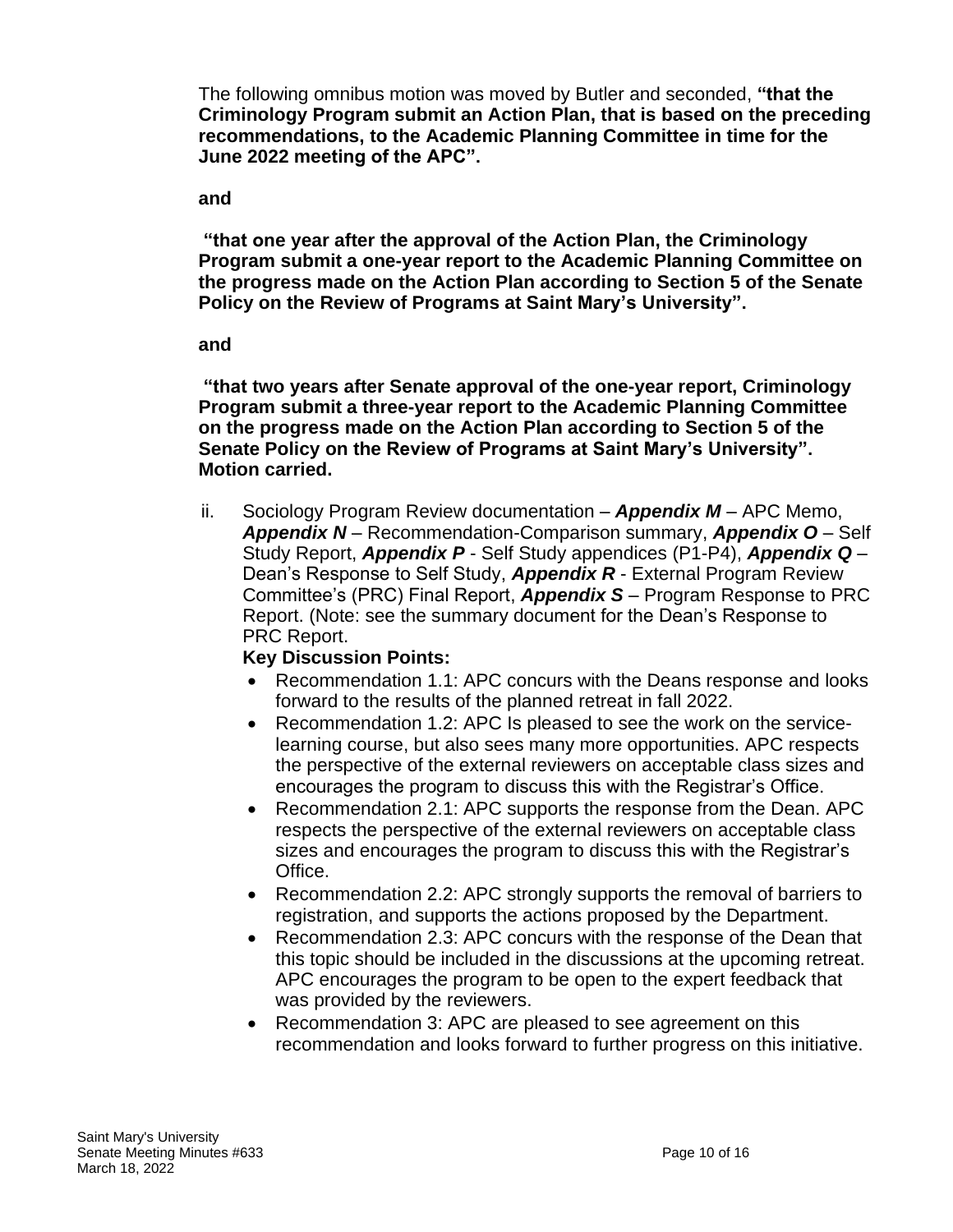- Recommendation 4: APC encourages further discussion on this recommendation at the upcoming retreat. APC notes that certificate programs do not necessarily require the development of new courses but can be a repackaging of existing offerings.
- Recommendation 5: APC concurs with the response of the Dean and encourages the Department to consider the opportunities inherent within this recommendation at their upcoming retreat.
- Recommendation 6: APC looks forward to the outcomes of the retreat related to this recommendation.
- Recommendation 7: This is a resource/budgetary issue and beyond the purview of the APC and Senate. It is referred to the Dean and Program for further discussion.
- Recommendation 8: APC recommends that the Department engage in the ongoing budgetary process to address this recommendation.
- Recommendation 9: APC supports this recommendation and encourages the program to reach out to the supports available on campus through the Studio for Teaching and Learning to assist them in this development.
- Recommendation 10: APC encourages the department to take advantage of all opportunities for collaboration in this regard.

APC requests that the following motions be considered:

Moved by Butler and seconded, **"that Senate supports the recommendations from the APC arising from the Sociology Program as listed above." Motion carried.**

Moved as an omnibus motion by Butler and seconded, **"that the Sociology Program submit an Action Plan, that is based on the preceding recommendations, to the Academic Planning Committee in time for the June 2022 meeting of the APC".**

#### **and**

"**that one year after the approval of the Action Plan, the Sociology Program submit a one-year report to the Academic Planning Committee on the progress made on the Action Plan according to Section 5 of the Senate Policy on the Review of Programs at Saint Mary's University".**

#### **and**

**"that two years after Senate approval of the one-year report, Sociology Program submit a three-year report to the Academic Planning Committee on the progress made on the Action Plan according to Section 5 of the Senate Policy on the Review of Programs at Saint Mary's University". Motion carried.**

**iii.**Linguistics Program Review Documentation – *Appendix R*– APC Memo,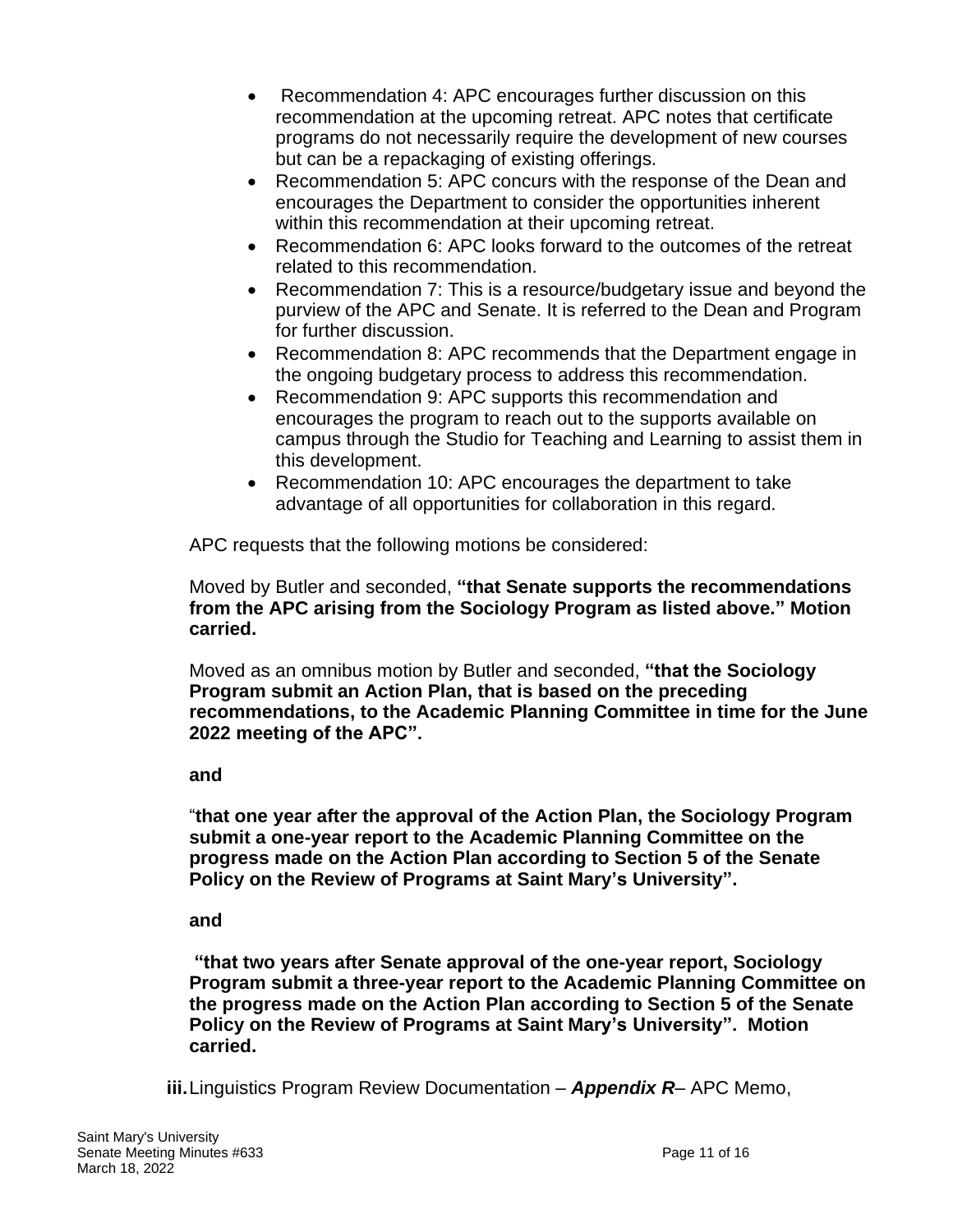*Appendix S* – Recommendation-Comparison summary, *Appendix T* - Self Study Report, *Appendix U* - Self Study appendices, *Appendix V* – Dean's Response to Self Study, *Appendix W* - External Program Review Committee's (PRC) Final Report, *Appendix X* **–** Program Response to PRC Report. Note: Dean's Response to PRC Report included in **Appendix S.**

**Key Discussion Points:**

#### **Theme 1: Faculty Complement**

- Recommendation 1 This is budgetary/resource related and beyond the purview of APC and Senate. APC encourages the Program to work with the Program Innovation and Renewal Committee to explore their options. APC recommends that the Department work with the Dean to consider ways to address this recommendation.
- Recommendation 2: This is budgetary/resource related and beyond the purview of APC and Senate. As in Recommendation 1, APC encourages the Program to work with the Program Innovation and Renewal Committee to explore their options. APC recommends the Department work with the Dean to identify a way forward.

#### **Theme 2: Course Offering and Restructuring**

- Recommendation 3: APC concurs with the Dean's response.
- Recommendation 4: APC concurs with the Dean's response.
- Recommendation 5: APC concurs with the Dean's response. The program is advised to refer to Senate Policy 8-1014 concerning Special Topics and Directed Study (Reading) Courses https://www.smu.ca/webfiles/8- 1014\_Senate\_SpecialTopicsDirectedStudiesCrs.pdf.
- Recommendation 6: APC encourages the program to remain open to future collaborations across other programs.
- Recommendation 7: APC concurs with the Dean's response and supports this recommendation.
- Recommendation 8: APC recommends that the program consider preparing students for future opportunities, and work with the advising group to develop ways to address this recommendation. Theme 3: Recruitment
- Recommendation 9: APC concurs with the Dean's response.
- Recommendation 10: APC concurs with the Dean's response and encourages the program to work with the recruitment team to update their landing pages on the SMU website as recommended.
- Recommendation 11: APC concurs with the Dean's response and encourages the program to explore the potential benefits of providing additional options for Arts students related to their breadth requirements.
- Recommendation 12: APC concurs with the Dean's response.
- Recommendation 13: APC concurs with the Dean's response.
- Recommendation 14: APC concurs with the Dean's Response.
- The Chair advised that in recommendation 5, the reviewers used the term special topics courses, but they were referring to shell courses. These were courses where a set of topics that come up regularly were offered. The reviewers suggested these shell courses be formalized. Response: APC assumed that these were special topics in the traditional definition. These types of courses exist over other programs with similar titles.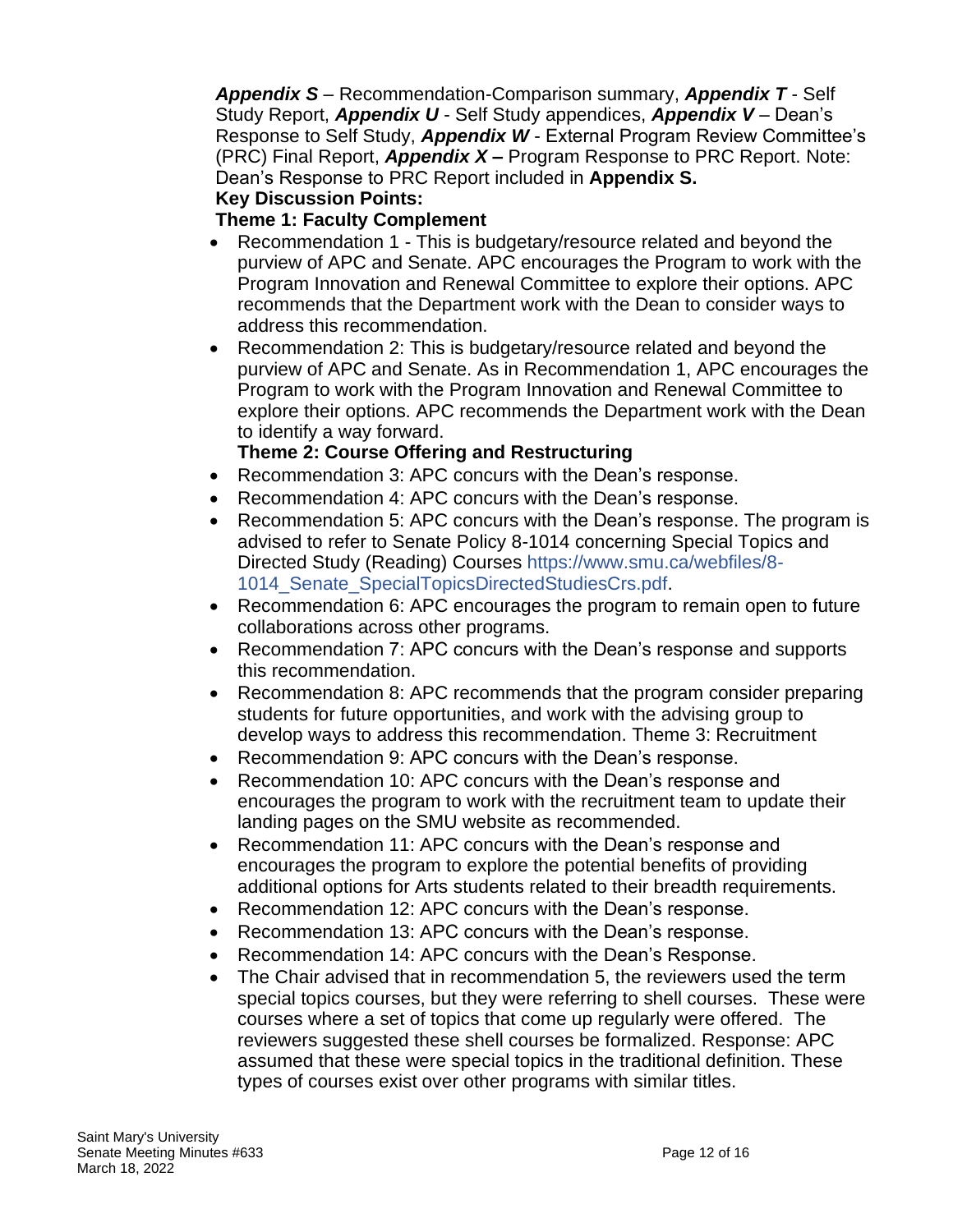- There was a suggestion to thematically link courses. The program was advised to look at the psychology program model. This suggestion was positively received.
- Question: What is the program renewal committee? Answer: This is the SEM Program Innovation and Renewal committee, that looks at faculty proposing course that deal with renewal and offers the supports necessary to assist that process.

APC requests that the following motions be considered:

Moved by Butler and seconded, **"that Senate supports the recommendations from the APC arising from the Linguistics Program as listed above." Motion carried.**

Moved as an omnibus motion by Butler and seconded, **"that the Linguistics Program submit an Action Plan, that is based on the preceding recommendations, to the Academic Planning Committee in time for the June 2022 meeting of the APC".**

#### **and**

**"that one year after the approval of the Action Plan, the Linguistics Program submit a one-year report to the Academic Planning Committee on the progress made on the Action Plan according to Section 5 of the Senate Policy on the Review of Programs at Saint Mary's University".**

#### **and**

**"that two years after Senate approval of the one-year report, Linguistics Program submit a three-year report to the Academic Planning Committee on the progress made on the Action Plan according to Section 5 of the Senate Policy on the Review of Programs at Saint Mary's University". Motion carried.**

- **iv. Institute for Computational Astrophysics (ICA)** APC Notice of Motion, *Appendix Z1,* ICA response, Response to Senate, *Appendix Z2,* ICA Annual Report, *Appendix Z3* **Key Discussion Points:**
	- APC/Senate put the ICA on probation. Their report indicated some actions that were positive.
	- APC members agreed that more time should be provided to the ICA to see if they are able to achieve the goals they have propose.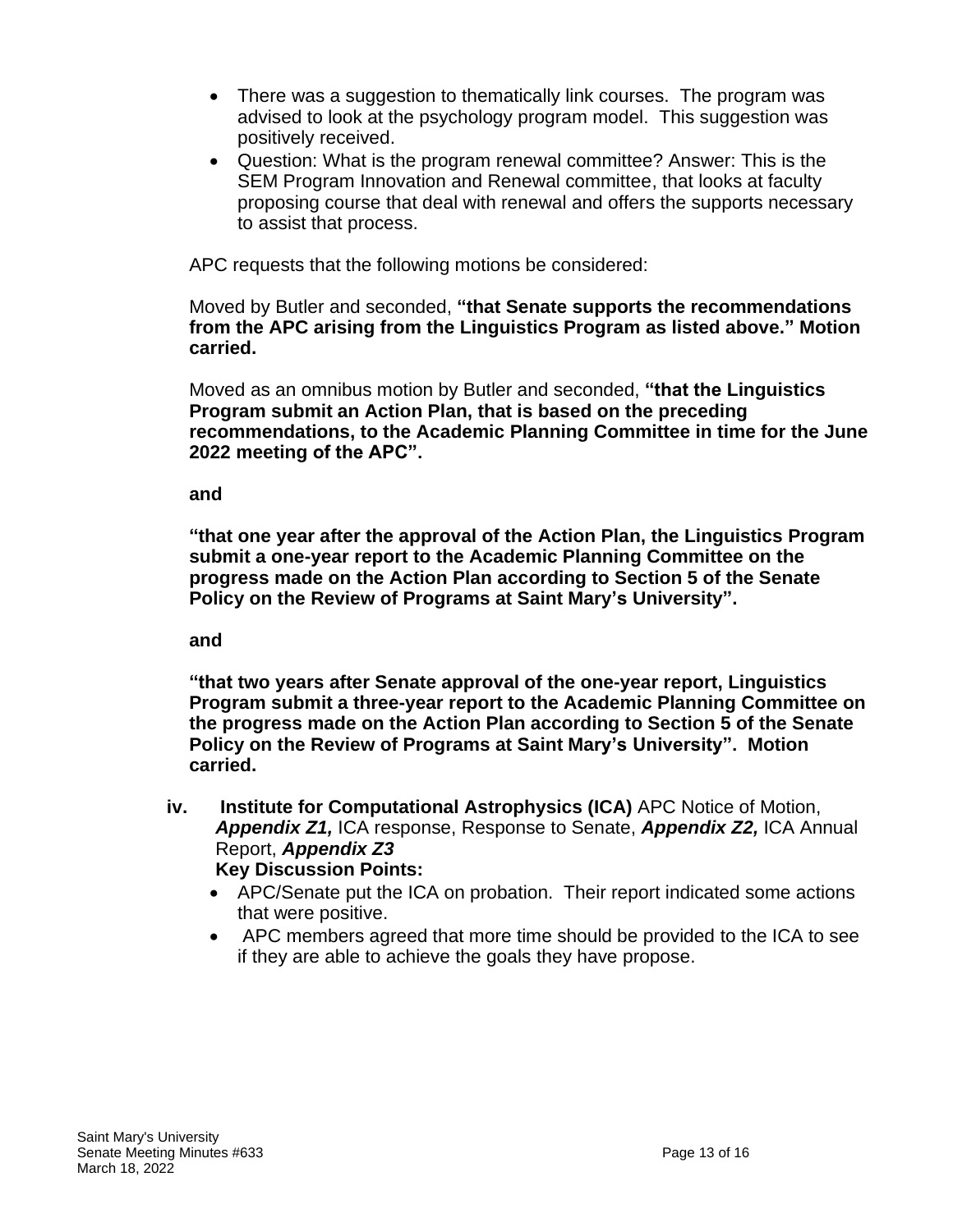Moved by Butler and seconded, **"that in accordance with section three of the Senate Policy 8-1009, Senate assigns the Institute for Computational Astrophysics an additional probationary status for a period of two years [Senate Policy #8-1009 Section 3.3 ii) a) & b)]. At the end of this time, ICA must submit evidence of the activities it has proposed in their response. and have immediate plans to meet the criteria as defined for the approval of Centers at Saint Mary's". Motion carried.**

- v. Draft Strategic Research Plan 2021-2026, Appendix Z1 Notice of Motion, Appendix Z2 – Research Plan (Dr Sarty). **Key Discussion Points:**
	- The highlights of this plan were first presented in 2021 to provide the opportunity for commentary and feedback.
	- The research objectives have changed somewhat over previous plans.
	- This was not meant to be an exclusionary document. The intent is to define broad themes that are as inclusive as possible over as broad a spectrum as possible.
	- The format of some of the topic sections is mandated by CRC.
	- The major research themes are consistent with the consultations held while developing this plan. They are not mutually exclusive, rather are designed to be mutually reinforcing – allowing innovative scholarship within Arts, Science, and Business to contribute collaboratively to enhancing the themes to raise the overall impact of Saint Mary's University research.
	- Innovation in Business and Workplace Studies is the only major research theme which has been retained through all prior versions of the Saint Mary's Strategic Research Plan, and into the current Plan.
	- The list of actions found at the end of this document is new compared to previous plans.
	- Question: How did we do relative to the goals and objectives from the 2012 plan? Is there a way to provide an evolution of performance? Answer: This report addresses the need for such an assessment.
	- Concern was expressed relative to being too specific in the assessment of goals and objectives. In addition, some of the objectives are difficult to measure. There is a specific action listed in this regard.
	- Question: Can you provide some continuity across these reports? Answer: We have not gathered the metrics to facilitate that analysis. We will look at ways to do this type of qualitative assessment going forward.
	- In the section titled Innovative Science Exploring Fundamentals, Developing Applications, it states << Natural Sciences – emerging out of eight departments/divisions that support these areas (Astronomy & Physics, Biology, Chemistry, Engineering, Environmental Science, Geography, Geology, and Mathematics & Computing Science).>> Question: Could Psychology be included? Answer: The examples are not exhaustive. It was acknowledged that every other department in the Faculty of Science had been included. Psychology will be added.

This was accepted as a revision to the document.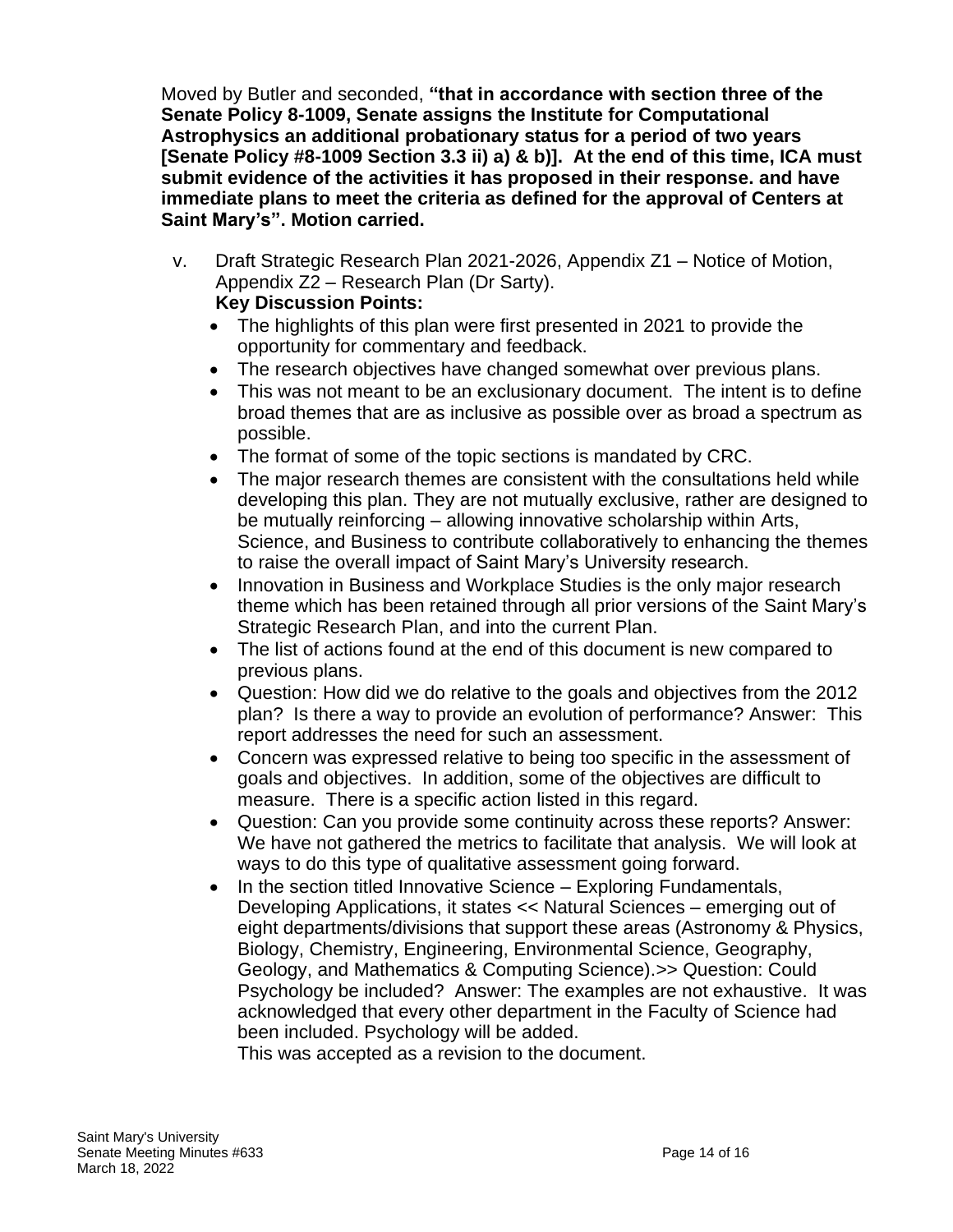- Under the theme Modern Global Citizenship Issues, in the second paragraph, the Department of Political Science has at least two scholars that are migration and citizenship experts and that should be reflected in this section. This was accepted as a revision to the document.
- This could be approved as a primary document with some timeframes for small edits. We are asking that the substance of this plan be accepted.

Moved by Butler and seconded, **"that the 2021-2026 Strategic Research Plan is approved by Senate as revised above." Motion carried.**

Moved by Stinson and seconded, "t**hat the Senate meeting be extended by 15 minutes." Motion carried with 2 opposing votes.**

**Action item: Bell** to research how many times in recent years the Senate meeting was extended past 4:30 pm. See results below:

| September 21, 2018, and March 15, 2019.                                              |
|--------------------------------------------------------------------------------------|
| September 20, and November 22, 2019, May 15, and August<br>21, 2020                  |
| September 18, and November 20, 2020.                                                 |
| September 17, and October 15, 2021. November 19, 2021<br>(defeated). March 18, 2022. |
|                                                                                      |

When reviewing this information, consider the following: 1) On September 21, 2018, members approved a motion from the Senate Agenda Committee to revise the length of the Senate meeting from  $2:30 - 4:30$  to  $2:00 - 4:30$  because:  $<<$ The two-hour time allotment has been in place for a very long time while the university has continued to grow. More time is needed for a fulsome discussion in Senate.>> and 2) Most of the period above was impacted by the pandemic.

### **b) Academic Regulations Committee –** Item deferred to April.

(Dr VanderPlaat) Notice of Motion, *Appendix Za1*

- *i.* Terms of Reference revision as per Senate request, *Appendix Za2*
	- No discussion due to time restrictions.
- *ii.* Undergraduate Academic Regulation 11 a & c, *Appendix Za3* **Key Discussion Points:**
	- No discussion due to time restrictions.
- iii. Graduate Academic Regulations 17, 18 & 31 a & c, *Appendix Za4* **Key Discussion Points**
	- No discussion due to time restrictions.

# **22075 REPORTS OF JOINT COMMITTEES**

- 1. Honourary Degrees Committee
	- a) Revocation of an Honorary Doctorate.
		- **Key Discussion Points:**
		- Members were advised that because of the discovery of very serious crimes committed by an honorary degree holder over a lengthy term, and the expectation of criminal charges being brought against this individual, a